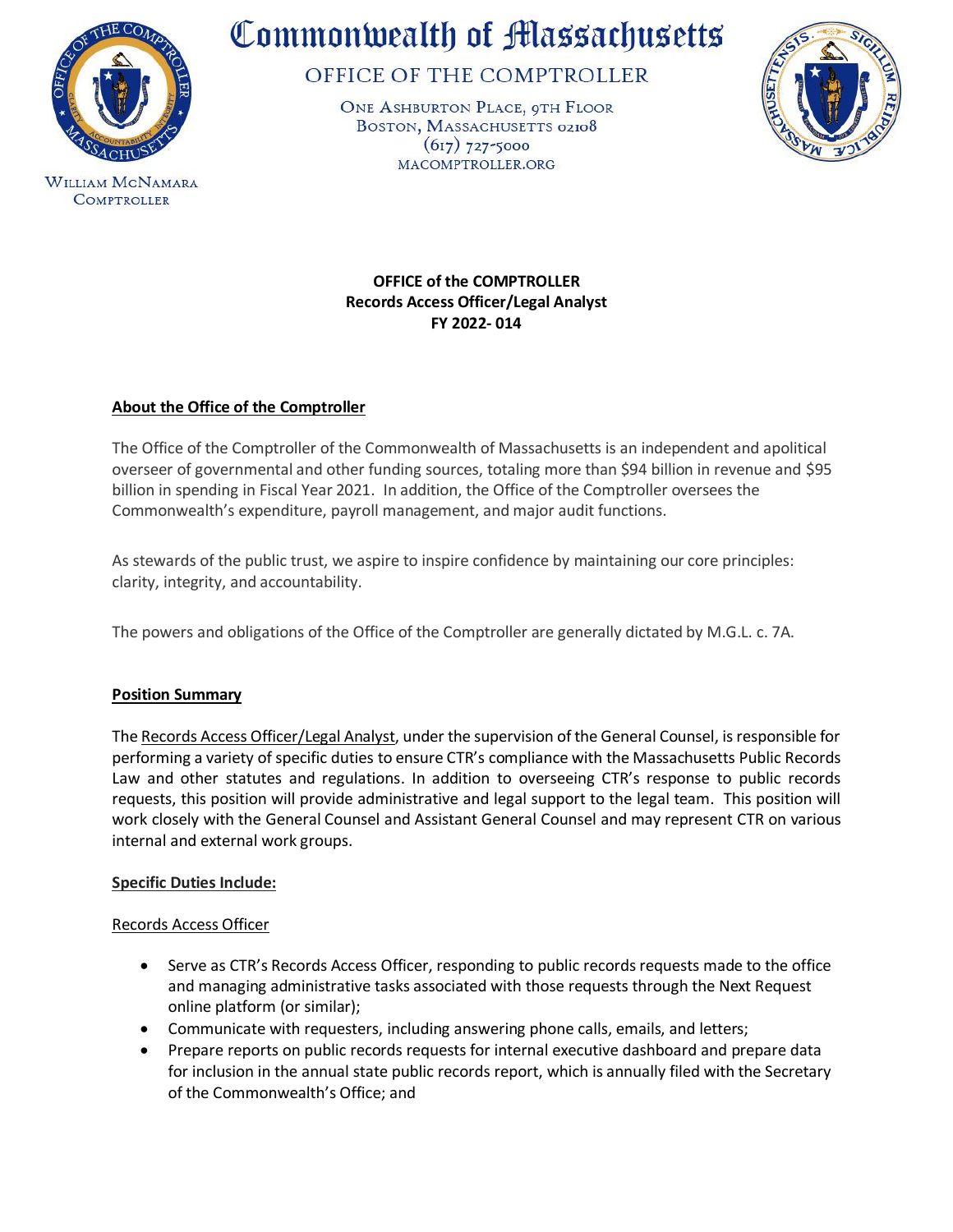> • Ensure that CTR records are retained only for required time period and manage the process of submitting document destruction requests to the Commonwealth's Records Conservation Board;

## Legal Analyst

- Assist with CTR's response to subpoenas by submitting electronic discovery requests, and requesting and reviewing records from CTR staff;
- Assist with CTR's response to discovery requests and preparation of exhibits in connection with litigation and arbitration;
- Assist CTR Human Resources with performing CORI and DOR background checks (and similar checks where required) for second round or above candidates for hire;
- Facilitate legal team response to CTR Solutions Desk tickets using Service Now;
- Assist with the development of training sessions for CTR Legal Team;
- Handle confidential material and sensitive information discretely; and
- Develop and maintain thorough knowledge of the responsibilities of all CTR business units.

# **Required Skills**

- Highly motivated to serve the public interest;
- Excellent written and oral communication skills;
- Ability to work professionally with persons at all levels, including members of the public, press, CTR staff and other Commonwealth departments;
- Ability to manage and execute multiple tasks and responsibilities;
- Ability to prioritize assignments and work within deadlines;
- Strong attention to detail;
- Ability to contribute and work productively as part of a team;
- Positive attitude; and
- Capacity to remain flexible and learn new skills and software as necessary.

# **Minimum Entrance Requirements:**

Bachelor's degree in a field related to the work of CTR.

Applicants must have at least five (5) years of full-time or, equivalent part-time professional, professional internship, administrative, supervisory or managerial experience in a related field.

Relevant educational degrees (such as a JD or MA) may be considered as substitution for some of the required experience.

# **Preferred Qualifications:**

- Demonstrated practical experience handling confidential information with discretion;
- Experience with legal research and writing;
- Prior government or finance experience; and/or
- Knowledge of and experience with the Massachusetts Public Records Law; M.G.L. c. 66, § 10 and M.G.L. c. 4, § 7, Clause Twenty-sixth.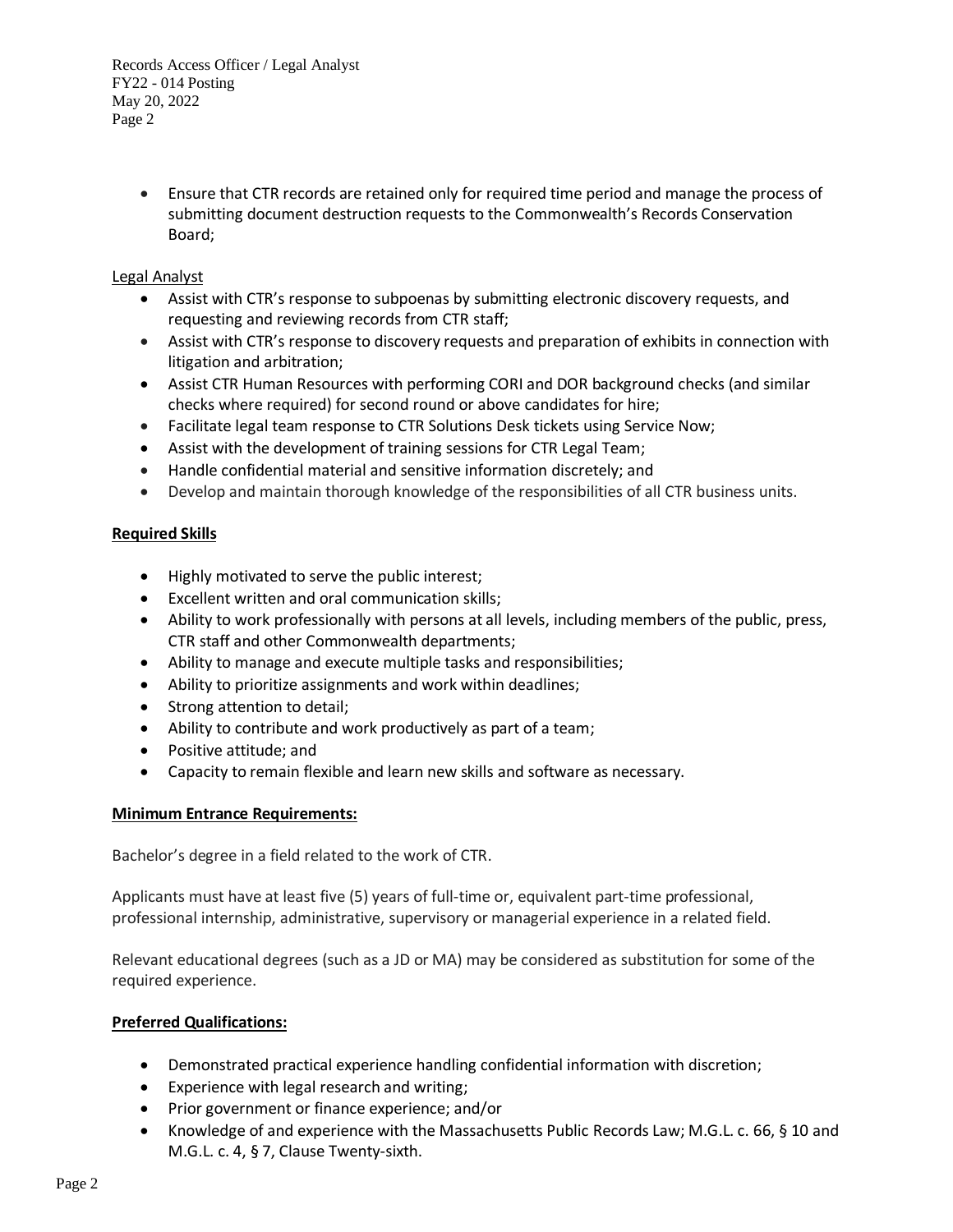# **Salary Range: \$ 65,000 - \$75,000**

This is a management level V position.

### **Benefits Package:**

CTR is pleased to offer a comprehensive benefits package to its employees. The specific components and eligibility may vary based upon position classification, hours worked per week and other variables. Therefore, specific benefits for this position may be discussed as part of the interview and offer process.

This is a management position; as such, the successful candidate will be an employee at will. This position is non-civil service and not covered by a collective bargaining agreement. This position is an exempt position.

The overall benefits available include paid vacation, sick and personal leave time, health, dental and vision insurance through the Commonwealth's Group Insurance, and optional pre-tax Health Savings Account plans. Details of the various plans and the cost split between employer and employee may be reviewed by looking at the Group Insurance website, [https://www.mass.gov/orgs/group-insurance](https://www.mass.gov/orgs/group-insurance-commission)[commission](https://www.mass.gov/orgs/group-insurance-commission) and/or as part of the interview process.

CTR employees also participate in the Commonwealth's State Retirement Plan, which can become a Defined Benefit Plan for those that both vest and subsequently retire from State service. Follow this link for additional retirement information[: http://www.mass.gov/treasury/retirement/state-board-of-retire/](http://www.mass.gov/treasury/retirement/state-board-of-retire/)

In addition, CTR provides employees the opportunity to elect life insurance, long term disability insurance, deferred compensation savings, tuition remission, pre-tax commuter account plans, along with other programs.

#### **COVID-19 Vaccination Requirement**

The successful applicant will be required to have received the full required regimen of vaccine doses of a COVID-19 vaccine (two doses of the Pfizer/Moderna vaccine or one dose of the Johnson & Johnson vaccine) prior to their start date, and may be required to demonstrate that they continue to maintain COVID-19 vaccination in accordance with updated public health recommendations or policies that may be adopted by the Office of the Comptroller (e.g., staff shall obtain all recommended boosters.)

Applicants who request to be exempt from the requirement for COVID-19 vaccination due to a documented medical condition that makes vaccination medically contraindicated or based on a sincerely held religious beliefs must obtain approval for such an exemption from the Office of the Comptroller before their start date.

Details relating to how to comply with this requirement may be discussed with CTR's Chief Human Resources Officer during the selection process.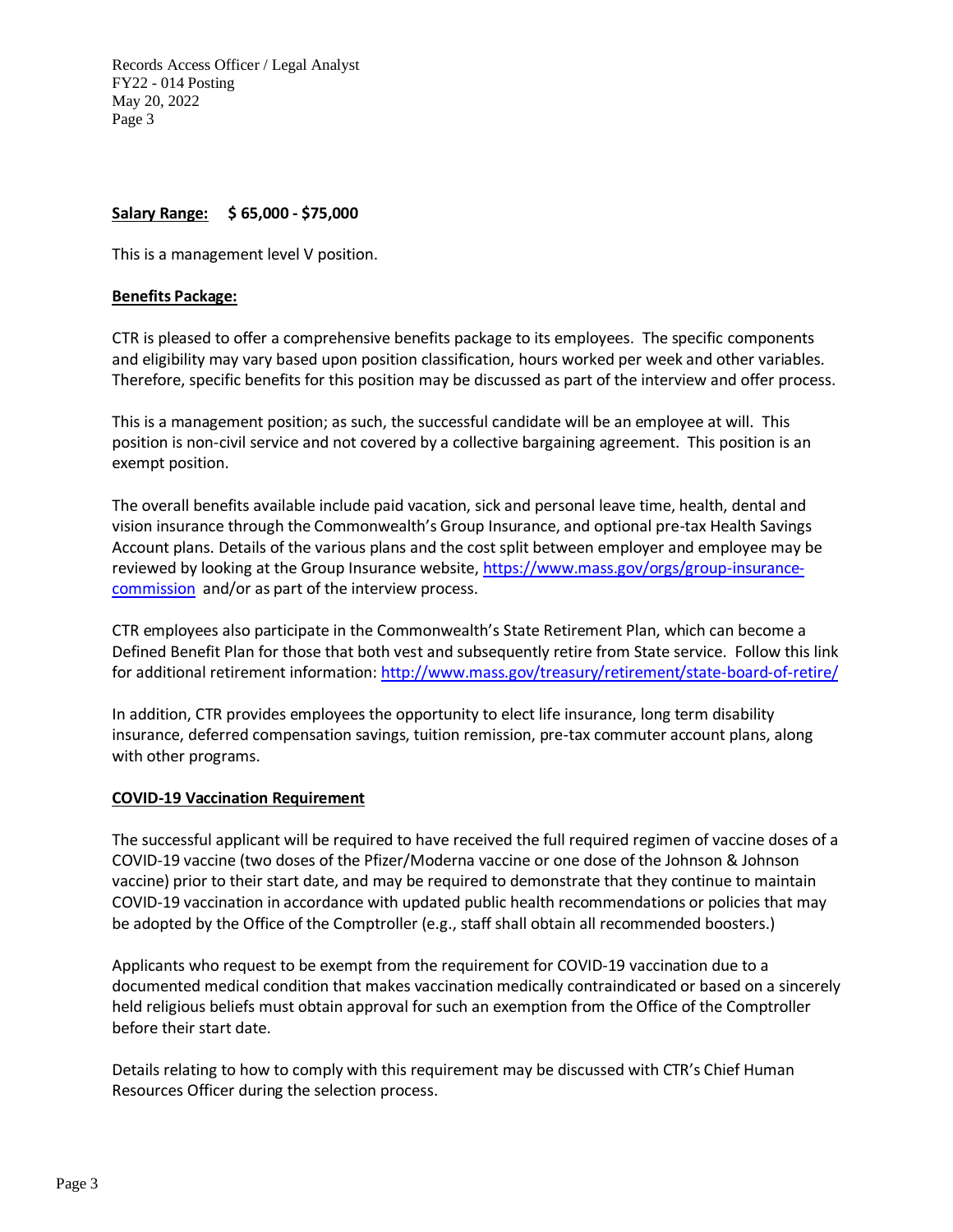### **CTR Hybrid-Work Model**

CTR began operating its hybrid work model on November 1, 2021. Under this policy, employees are currently required to work four business days per month (two set by management and two set by the employee) at CTR's Boston office, and may work remotely the remainder of the time at a location approved by their supervisor. Under this policy, all employees must be able to report to the Boston office with little or no notice, even including the same workday should an exigent circumstance arise. Therefore, a reasonable proximity to the office is necessary. CTR does not reimburse for employees to travel to the office.

In addition, the successful candidate may be required to work primarily on site in Boston during the initial training and orientation period.

## **Commitment to Diversity:**

CTR is committed to building a diverse staff at all levels across its entire agency.

## CTR IS AN EQUAL OPPORTUNITY/AFFIRMATIVE ACTION EMPLOYER

## **Required Background Check – Including Tax Compliance:**

CTR requires a background check on all prospective employees as a condition of employment. However, an application and Background Check Authorization Forms are not initiated until a candidate is invited in for an interview.

Candidates should know that the background check is not initiated until:

- 1. A candidate is invited to a second or subsequent interview and
- 2. The candidate has signed the Background Check Authorization Form and related releases.

This background check includes a Criminal Offender Record Information (CORI) check, Federal IRS and a Commonwealth Department of Revenue state tax compliance check , for all prospective employees as a condition of their employment.

Candidates with advanced degrees and professional licenses may have these credentials verified.

Individuals other than those references provided by a candidate may be contacted in the course of completing a full background and qualification check.

## **Application Process:**

The Office of the Comptroller encourages interested candidates that meet the minimum entrance requirements and qualifications to apply for this position.